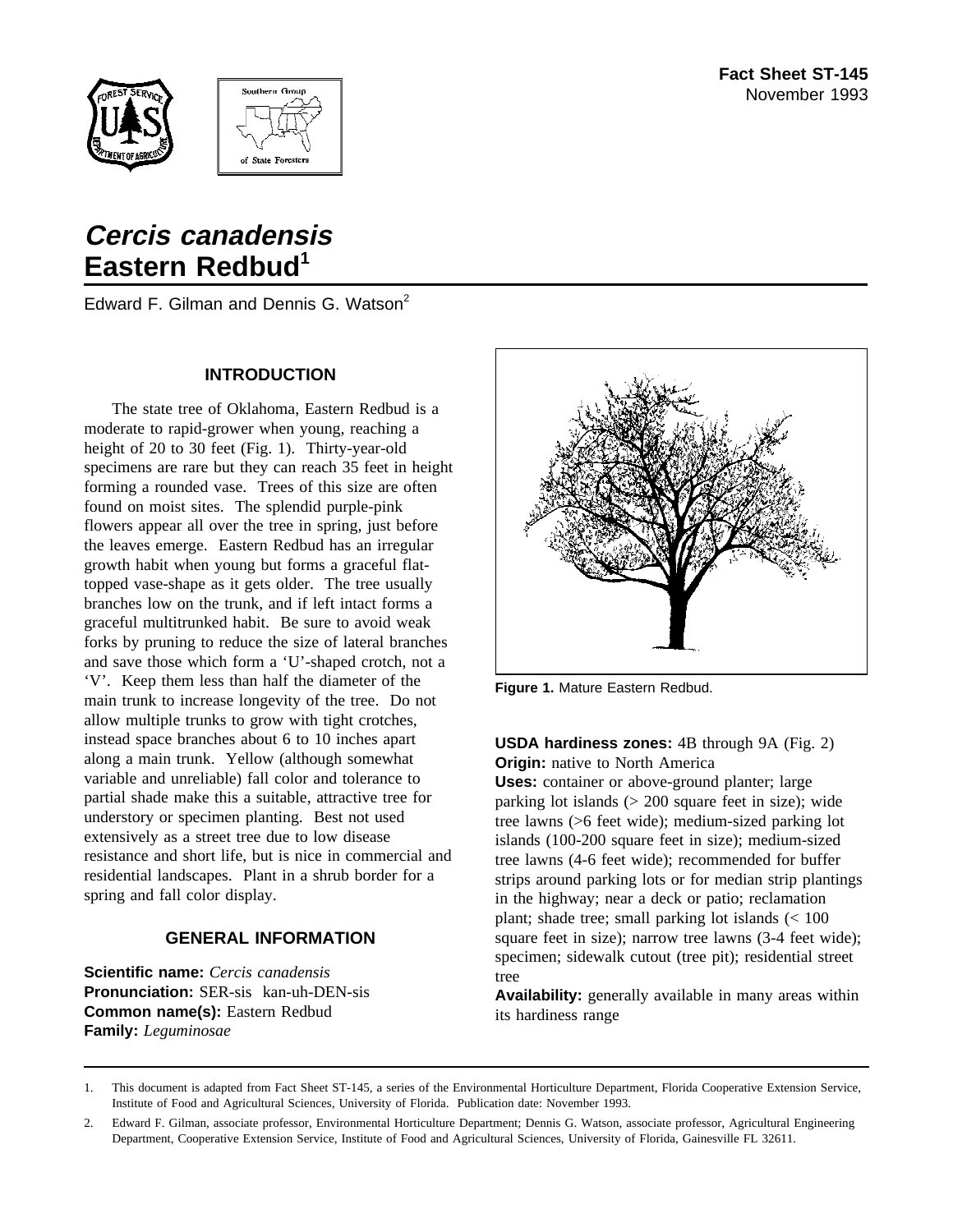

**Figure 2.** Shaded area represents potential planting range.

## **DESCRIPTION**

**Height:** 20 to 30 feet **Spread:** 15 to 25 feet **Crown uniformity:** irregular outline or silhouette **Crown shape:** round; vase shape **Crown density:** moderate **Growth rate:** fast **Texture:** coarse

## **Foliage**

**Leaf arrangement:** alternate (Fig. 3) **Leaf type:** simple **Leaf margin:** entire **Leaf shape:** orbiculate; ovate **Leaf venation:** banchidodrome; pinnate; palmate; reticulate **Leaf type and persistence:** deciduous **Leaf blade length:** 4 to 8 inches; 2 to 4 inches **Leaf color:** green **Fall color:** yellow **Fall characteristic:** showy

## **Flower**

**Flower color:** lavender; pink; purple **Flower characteristics:** spring flowering; very showy

## **Fruit**

**Fruit shape:** pod **Fruit length:** 1 to 3 inches Fruit covering: dry or hard **Fruit color:** brown **Fruit characteristics:** does not attract wildlife; no significant litter problem; persistent on the tree; showy

## **Trunk and Branches**

**Trunk/bark/branches:** bark is thin and easily damaged from mechanical impact; droop as the tree grows, and will require pruning for vehicular or pedestrian clearance beneath the canopy; routinely grown with, or trainable to be grown with, multiple trunks; not particularly showy; tree wants to grow with several trunks but can be trained to grow with a single trunk; no thorns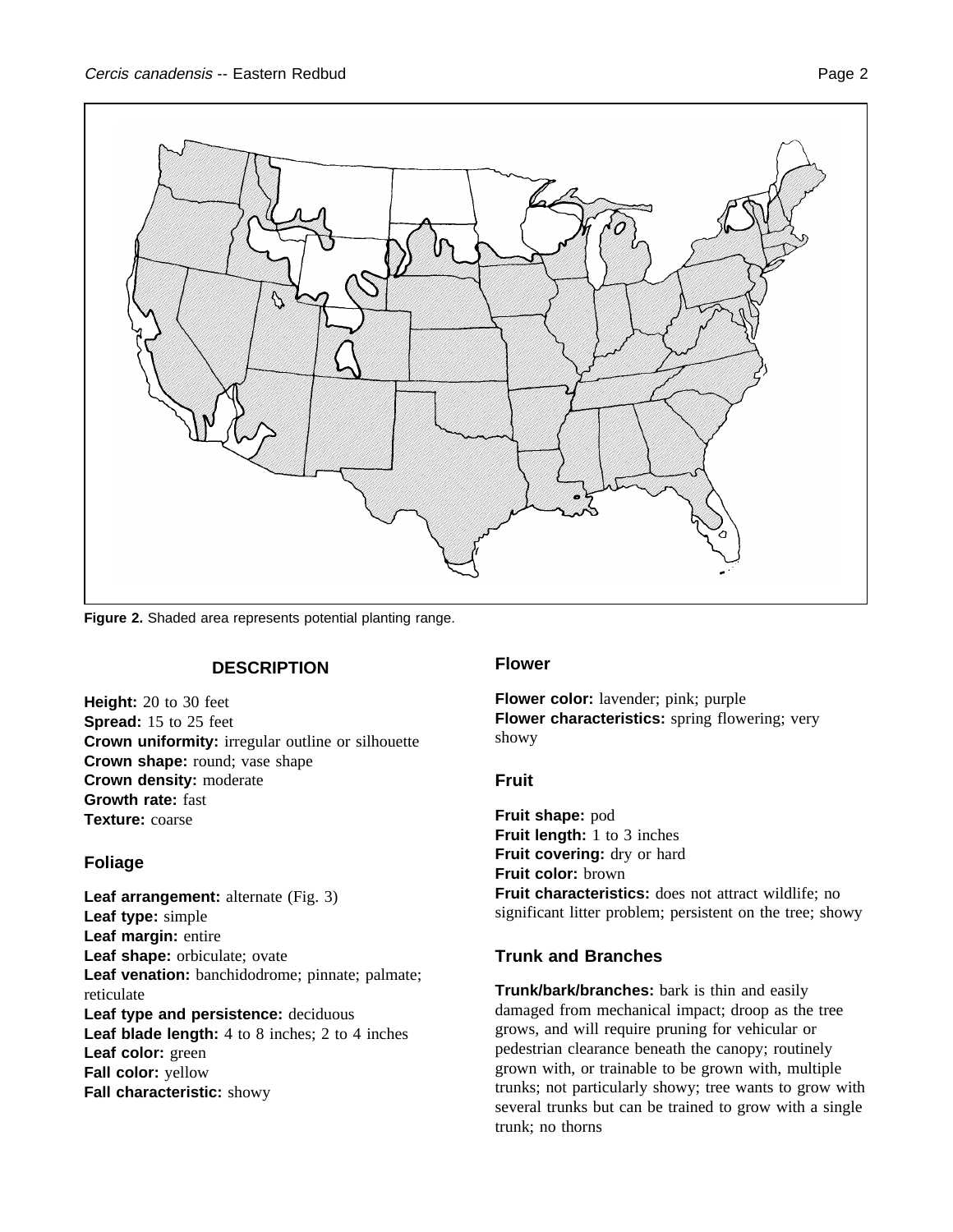

**Figure 3.** Foliage of Eastern Redbud.

**Pruning requirement:** requires pruning to develop strong structure

**Breakage:** susceptible to breakage either at the crotch due to poor collar formation, or the wood itself is weak and tends to break

**Current year twig color:** brown **Current year twig thickness:** medium

## **Culture**

Light requirement: tree grows in part shade/part sun; tree grows in full sun **Soil tolerances:** clay; loam; sand; acidic; occasionally wet; alkaline; well-drained **Drought tolerance:** high **Aerosol salt tolerance:** none **Soil salt tolerance:** poor

## **Other**

**Roots:** surface roots are usually not a problem **Winter interest:** no special winter interest **Outstanding tree:** not particularly outstanding **Invasive potential:** little, if any, potential at this time **Ozone sensitivity:** sensitive or moderately tolerant **Verticillium wilt susceptibility:** susceptible Pest resistance: long-term health usually not affected by pests

## **USE AND MANAGEMENT**

Eastern Redbuds grow well in full sun in the northern part of its range but will benefit from some shade in the southern zones, particularly in the lower mid-west where summers are hot. Best growth occurs in a light, rich, moist soil but Eastern Redbud adapts well to a variety of soil including sandy or alkaline. Trees look better when they receive some irrigation in summer dry spells. Its native habitat ranges from stream bank to dry ridge, demonstrating its adaptability. Trees are sold as single or multistemmed. Young trees are easiest to transplant and survive best when planted in the spring or fall. Containerized trees can be planted anytime. The beans provide food for some birds. Trees are short-lived but provide a wonderful show in the spring and fall.

Several cultivars of Eastern Redbud may be seen: forma *alba* - white flowers, blooms about a week later; 'Pink Charm' - flowers pink; 'Pinkbud' - flowers pink; 'Purple Leaf' - young foliage purple; 'Silver Cloud' leaves variegated with white; 'Flame' - more erect branching, flowers double, blooms later, sterile so no seed pods form. 'Forest Pansy' is a particularly attractive cultivar with purple-red leaves in the spring, but color fades to green in the summer in the south. *Cercis canadensis* var. *texensis* 'Texas White' and *Cercis reniformis* 'Oklahoma' have far superior foliage and make wonderful substitutes for Eastern Redbud, particularly in non-irrigated areas. These are also better for central and western Oklahoma and Texas, as is the Mexican Redbud.

Cercis are best propagated by seed. Use ripe seed to plant directly, or, if seed has been stored, stratification is necessary before sowing in a greenhouse. Cultivars can be propagated by grafting onto seedlings, or by summer cuttings under mist or in a greenhouse.

## **Pests**

Borers attack the trunk of older and stressed trees. Keep the plant vigorous.

Scale insects can usually be controlled with horticultural sprays.

Webworm can defoliate parts of the tree in summer and fall.